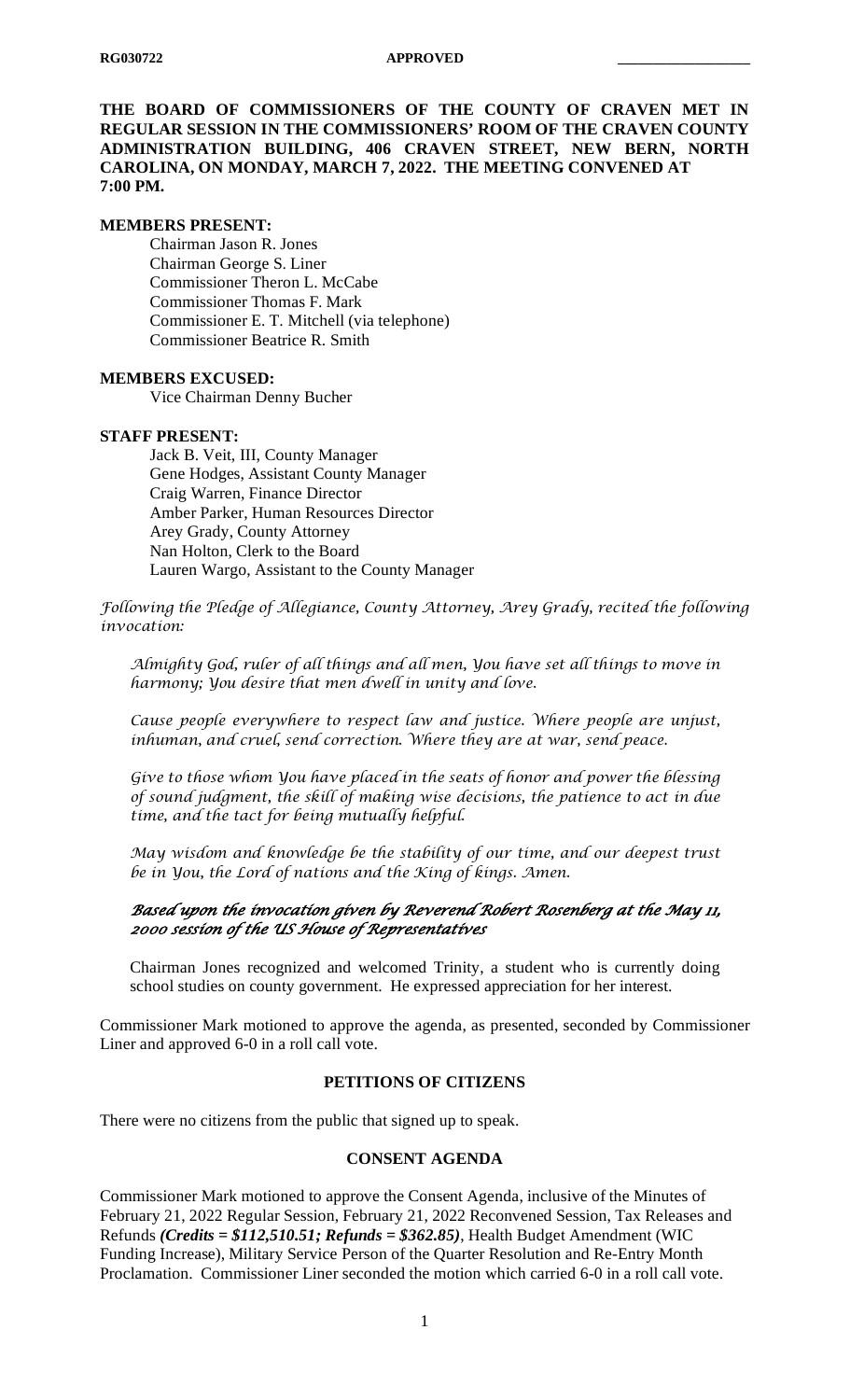*Health/WIC*

| <b>REVENUES</b>                             | <b>AMOUNT</b> | <b>EXPENDITURES</b>             | <b>AMOUNT</b> |
|---------------------------------------------|---------------|---------------------------------|---------------|
| 1015061-33402<br><b>WIC Client Services</b> | \$1,322.00    | 1015061-43240<br>Other Supplies | \$1,322.00    |
| <b>TOTAL</b>                                | \$1,322.00    | <b>TOTAL</b>                    | \$1,322.00    |

**Justification:** WIC received a funding increase, applicable from January through May 2022, in the amount of \$1,322.00. Funds will be used to purchase office chairs in the WIC department.

# **RESOLUTION RECOGNIZING SERGEANT SANDRA ACCILIEN AS MILITARY SERVICE PERSON OF THE QUARTER**

**WHEREAS,** Sergeant Sandra Accilien is currently stationed aboard Marine Corps Air Station, Cherry Point, NC, working with Marine Aviation Logistics Squadron 14 as an Administrative Specialist and Work Center NCO; and

**WHEREAS,** Sgt. Accilien's self-respect, goal orientation and selfdetermination were learned by the examples set by her mother and brother, and she continues to seek self-improvement and education in her achievements towards earning a bachelor's degree in criminal justice while simultaneously sustaining superior performance as an active duty Marine; and

**WHEREAS,** Sgt. Accilien dedicates her off duty time to the local community with her volunteerism at the Craven County Animal Shelter, assisting with sanitation, cleaning, upkeep and overall maintenance of the shelter, as well as supporting emotional rehabilitation, health and conditioning activities for malnourished and abused animals; and

**WHEREAS,** her strong core values contribute to the example she sets as a Noncommissioned Officer and leader of Marines.

**NOW, THEREFORE, BE IT RESOLVED THAT THE CRAVEN COUNTY BOARD OF COMMISSIONERS** recognizes Sergeant Sandra Accilien for her intensive work ethic and selfless leadership to her community and the United States Marine Corps.

**BE IT FURTHER RESOLVED THAT THE CRAVEN COUNTY BOARD OF COMMISSIONERS** congratulates her on being selected for Military Service Person of the Quarter.

Adopted this 7th day of March 2022

# RE-ENTRY MONTH PROCLAMATION

WHEREAS**,** 70 million Americans have a criminal record of some kind; and

WHEREAS 600,000 individuals are released from Federal and State prisons each year; and

WHEREAS policies that limit a second chance are detrimental to opportunities related to employment with local governments, state governments, federal government, and private companies; and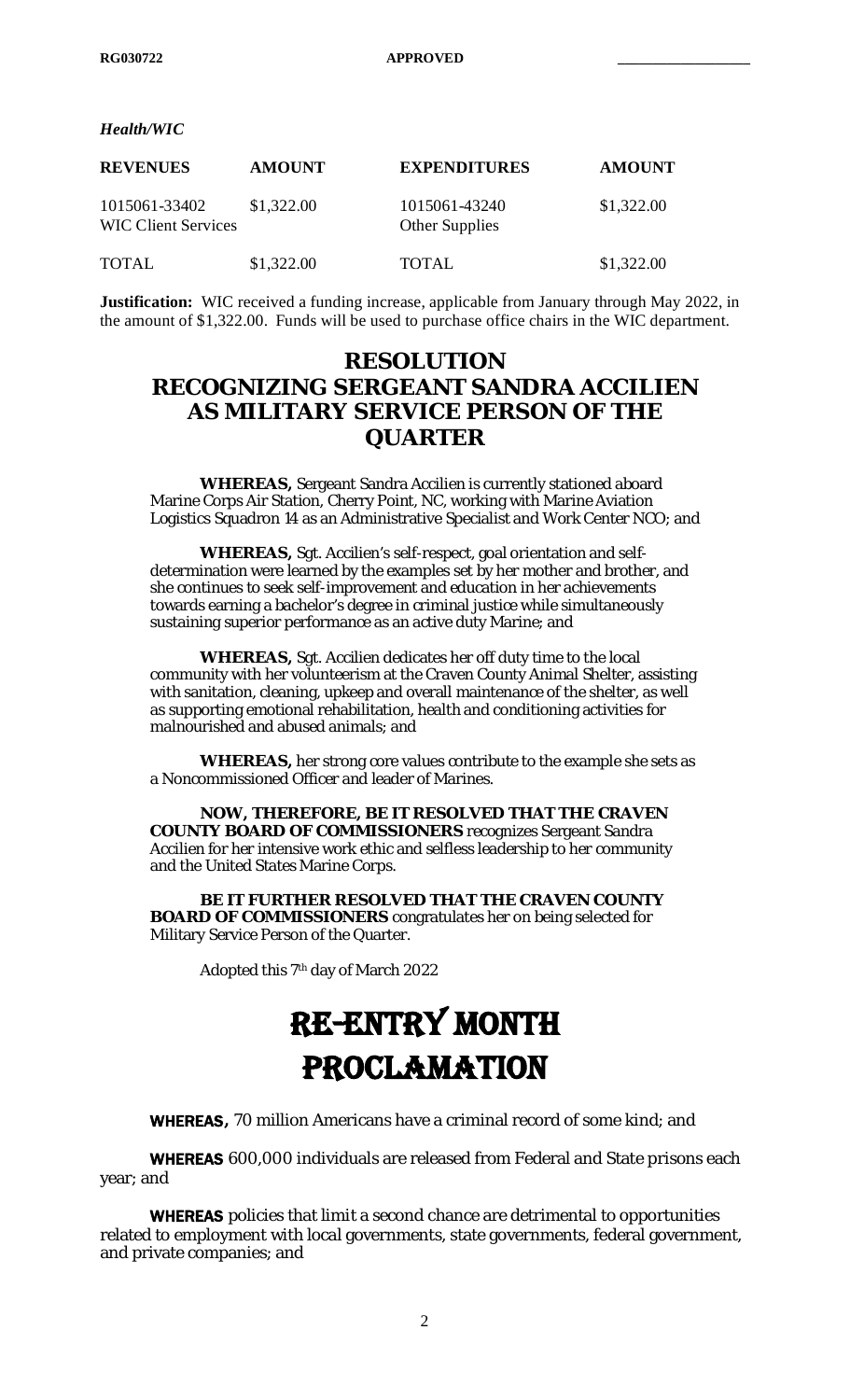WHEREAS**,** engaging the private sector and honoring Champions of Change are an important tool, along with proper education in reducing recidivism; and

WHEREAS Craven County continues to partner with the Craven Pamlico Re-Entry Council, Craven Community College, local industry, and all units of government to promote re-entry efforts for motivated individuals to compete for jobs, attain stable housing, support their families, and contribute to their communities.

NOW, THEREFORE, BE IT RESOLVED that the Craven County Board of Commissioners does hereby proclaim the month of April as Re-Entry Month in Craven County and encourages residents to observe this month and recognize the efforts of those who work to improve rehabilitation and reintegration of formerly incarcerated individuals.

Adopted this 7th day of March 2022.

### **DEPARTMENTAL MATTERS: PLANNING – SUBDIVISION FOR APPROVAL – PLANTATION HARBOR PHASE 3A: FINAL**

Planning Director, Don Baumgardner, presented the following recommended subdivision for the Board's approval.

# **Plantation Harbor Ph. 3A – Final**

- **Property is owned by Kevin Mullineaux**
- Surveyed by Robert H. Davis, PLS
- **Property is located within Twp. 5 off of Antebellum Drive (Private Road)**
- Parcel ID 5-013-4-012-E
- Subdivision contains 19 lots on 14.81 acres
- **Lots will be served by Craven County Water and a private wastewater treatment system** operated by the Plantation Harbor Property Owner's Association

Commissioner Mark motioned to approve the subdivision, as presented, seconded by Commissioner Mitchell.

Commissioner Smith had several inquiries as to whether this would be a state-maintained road or a private road. Mr. Baumgardner responded it is a private road built to DOT standards, but it would be the responsibility of the property owners to maintain the road. After more discussion, he indicated he would request a Disclosure Statement be attached to the deed.

In a roll call vote, the subdivision was approved 6-0.

# **APPOINTMENTS**

#### *Pending*

Chairman Jones reviewed the following pending appointments:

- **Community Child Protection Team**
- Craven County Board of Adjustments
- Craven Aging Planning Board

#### *Current*

#### *Fire Tax Commissioner*

It was the consensus to table this appointment until the Board's next meeting.

#### *Upcoming*

Chairman Jones reviewed the following upcoming appointments to boards and committees due to expire April/May 2022.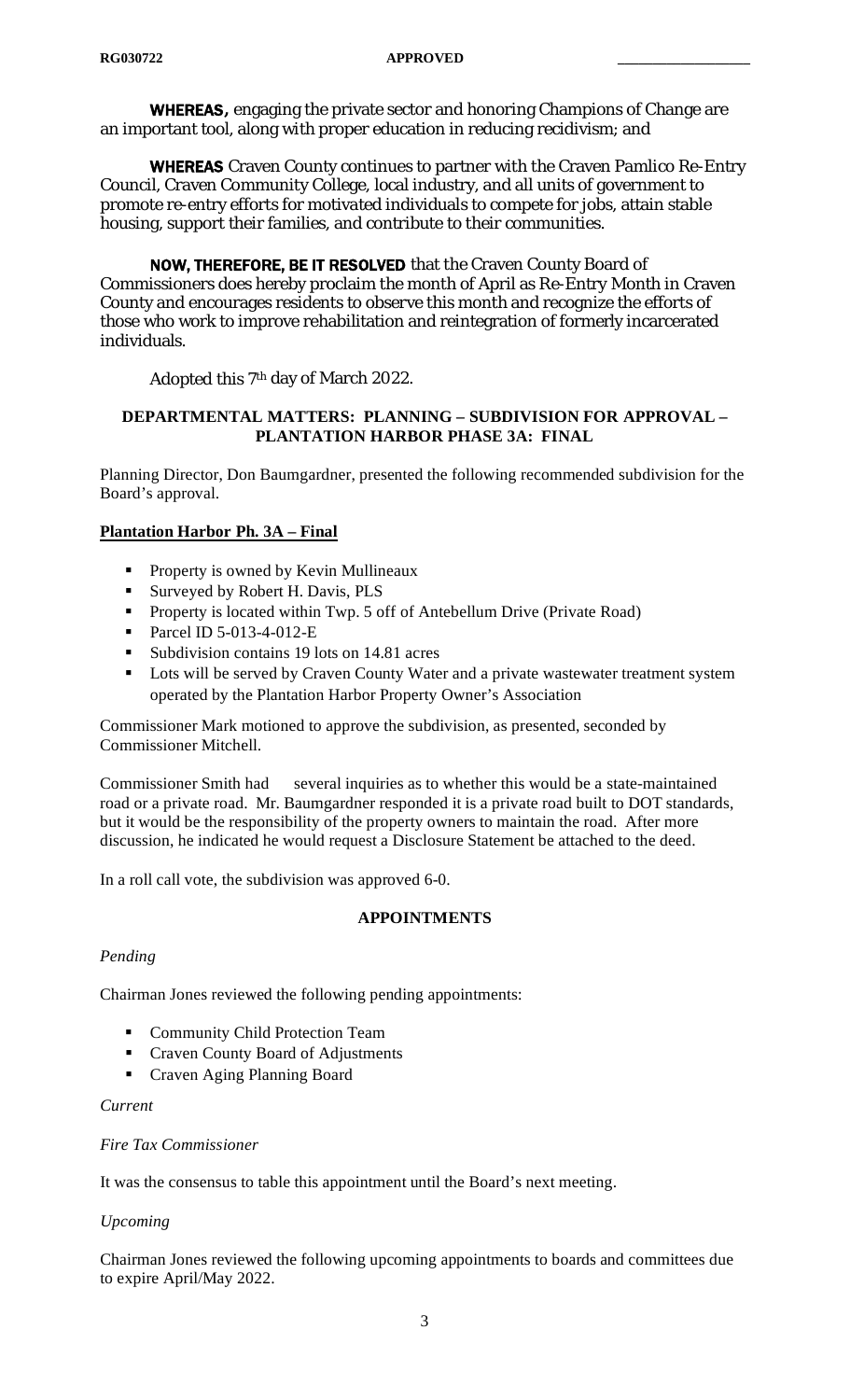# **COUNTY ATTORNEY'S REPORT**

*Initial Offer to Purchase Real Property – 1106 Broad Street, New Bern (Parcel Number 8-012-A-325)*

County Attorney, Arey Grady, reported that Craven County has received an offer in the amount of \$5,400.00 for this real property, which was acquired jointly with the City of New Bern through a tax foreclosure, with past due taxes and costs of foreclosure totaling \$4,626.02. The tax value of this property is \$10,800.00.

He noted that this property is jointly owned with the City of New Bern, which has already approved this initial offer.

Mr. Grady indicated that should the Board of Commissioners approve this transaction, the proposed resolution should be adopted, which will in turn authorize advertisement for upset bids. Once the upset bid process is concluded, this transaction will be brought back before the Board of Commissioners for final approval.

Commissioner Mark motioned to adopt the following resolution approving the transaction and to authorize advertisement for upset bids. Commissioner Smith second the motion which was approved 6-0 in a roll call vote.

#### **CRAVEN COUNTY RESOLUTION ACCEPTING OFFER TO PURCHASE SUBJECT TO UPSET BIDS**

WHEREAS, Craven County and the City of New Bern own certain real property identified as Tax Parcel Number 8-012-A-325 (hereinafter "the Real Property"), the Real Property having been acquired by Craven County in deed recorded in Book 3515, Page 1436 in the Office of the Register of Deeds of Craven County; and,

WHEREAS, Craven County and the City of New Bern have received an Offer to Purchase the Real Property, a copy of said offer being attached hereto and incorporated herein by reference; and,

WHEREAS, the City of New Bern has previously approved said offer: and,

WHEREAS, the Craven County Board of Commissioners is authorized to sell Craven County's interest in real property pursuant to North Carolina General Statute §160A-269.

NOW, THEREFORE, BE IT RESOLVED BY THE BOARD OF COMMISSIONERS OF CRAVEN COUNTY THAT:

1. The Craven County Board of Commissioners hereby authorizes the initiation of the upset bid process for the Real Property by advertising notice of the offer to purchase in accordance with the provisions of North Carolina General Statute §160A-269.

2. The County Manager, the Assistant County Manager, the Clerk to the Board of Commissioners and/or County Attorney are authorized to take all actions necessary to accomplish the transactions contemplated by this Resolution.

ADOPTED THIS  $7<sup>th</sup>$  DAY OF MARCH 2022.

# **PETITIONS OF CITIZENS**

The following citizens signed up to speak:

- 1. *Calvin Williams, 1010 Hines Drive*
- 2. *Edwin Vargas, 119 Randomwood Lane*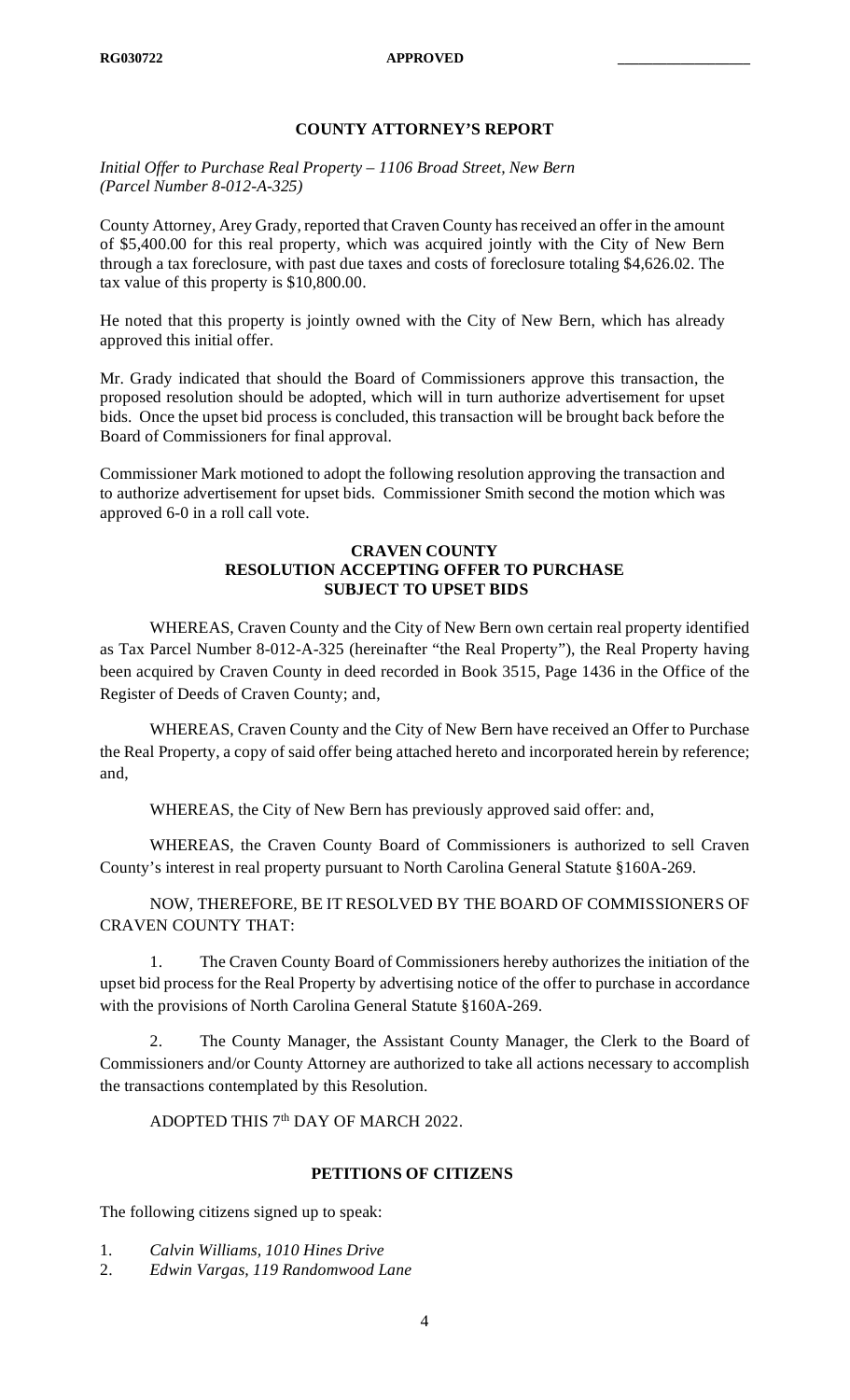# **COUNTY MANAGER'S REPORT**

County Manager, Jack Veit, expressed enthusiasm about having a young student present who is interested in county government.

Mr. Veit stated that CRSWMA funded three litter pick-ups and has begun along Highway 70, extending into James City and Riverdale. He indicated that litter pick-up by inmates has also resumed. Requests may be made known to Lauren Wargo, Assistant to the County Manager.

Mr. Veit reported the FY22-23 budget discussions between staff and department heads begin this week occupying much of his time.

#### **COMMISSIONERS' REPORTS**

*Commissioner Mark* was very happy to announce that CarolinaEast Medical Center was named 101 out of 6,090 hospitals, ranking them in the top 1.6% of US hospitals, which is great recognition for us locally. He stated there are currently 13 Covid patients hospitalized; with 10 having received some form of vaccine; 2 patients in ICU; both incubated.

*Commissioner McCabe* had nothing to report.

*Commissioner Mitchell* reported she was attending the NC Military Affairs Committee event in Washington DC.

*Commissioner Liner* commented on Kevin Hines, an Air Force veteran who has recently been put on hospice. He stated that Mr. Hines has lived in the area a long time and has been heavily involved with veterans' groups; flights for WW2 vets; assisting vets during Desert Storm and Desert Shield making sure they were home for the holidays. Mr. Liner noted that an awards presentation was held for him recently at his home in Carolina Colours. Commissioner Liner requested staff to draft a letter of appreciation from the Board to present to him.

Commissioner Mark motioned to draft a letter of appreciation for the service of Air Force Veteran Kevin Hines, seconded by Commissioner McCabe and approved 6-0 in a roll call vote.

Commissioner Liner then reported on a recent meeting with the Airport Authority, DOT and state representatives in regard to Williams Road and getting it moved in order for the runway to be extended. He indicated that all paperwork, as well as the environmental impact study has been completed. He relayed that DOT would like to have a letter of support from the Board of Commissioners to move Williams Road so they can look at their contingency funding for this project. Commissioner Liner motioned staff to draft a resolution of support and authorize the Chairman's signature. Commissioner Mark seconded the motion, and it was approved in a 6-0 roll call vote.

# **RESOLUTION**

## **BY THE CRAVEN COUNTY BOARD OF COMMISSIONERS TO SUPPORT WILLIAMS ROAD RELOCATION AND AIRPORT RUNWAY EXTENSION**

**WHEREAS**, the current configuration of Williams Road prohibits the airport runway extension at Carolina Regional Airport (the "Airport),

**WHEREAS**, relocating Williams Road and extending the Airport's runway will allow for enhanced commercial airport activity including more robust passenger and cargo air service,

**WHEREAS**, economic development opportunities will be realized due to enhanced commercial airport activity that is vital to Craven County and Eastern North Carolina, **WHEREAS**, North Carolina Department of Transportation is currently evaluating different options that would involve relocating Williams Road onto existing Airport owned property,

**WHEREAS**, additional state funding will allow for the required environmental study and preliminary design work for relocating Williams Road,